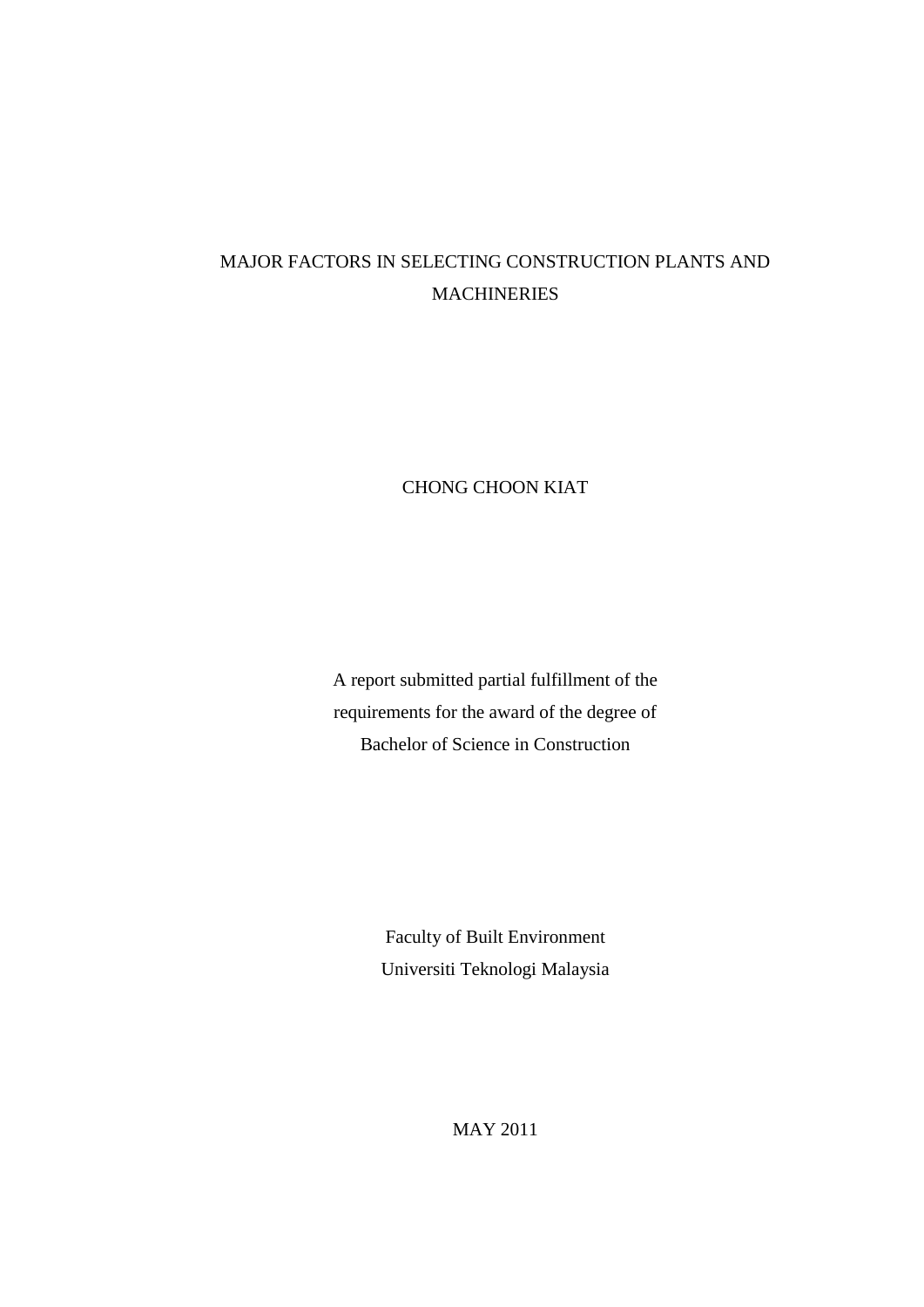## **ACKNOWLEDGEMENTS**

As a result of the completion of this research, I would like to thank everyone who has helped me all along the way.

First, thanks to my research supervisor and second reader, Associate Professor Dr Fadhlin Binti Abdullah and Prof. Ahmad Rosdan Razak, for their supervision throughout the success of this research. Their contributions are very much appreciated. Besides that, I would also like to express my gratitude towards my Course Leader (Construction), Dr. Nur Emma Mustafa for her constant support and guidance as well as my all other lecturers who have given me advice and direction. I would also like to thanks Mr. Ismail Haron as my academic advisor for his advice and encouragement. Furthermore, a special thanks to my family members who giving their support and suggestion for me to complete this research.

In additional, special thanks are also given to the following people: Chew Wan Siang, Kong Khee Yang, Yiing Shii Huat, Charles Lau, Wong Choon Poh, Chai Kin Yune, KC, and other course-mates and friends whose names are impossible to be all listed here, who always giving me a hand whenever and wherever I need them. Thanks for being such a wonderful part of my life! Last, I also express my thanks to contractors who participated in this study.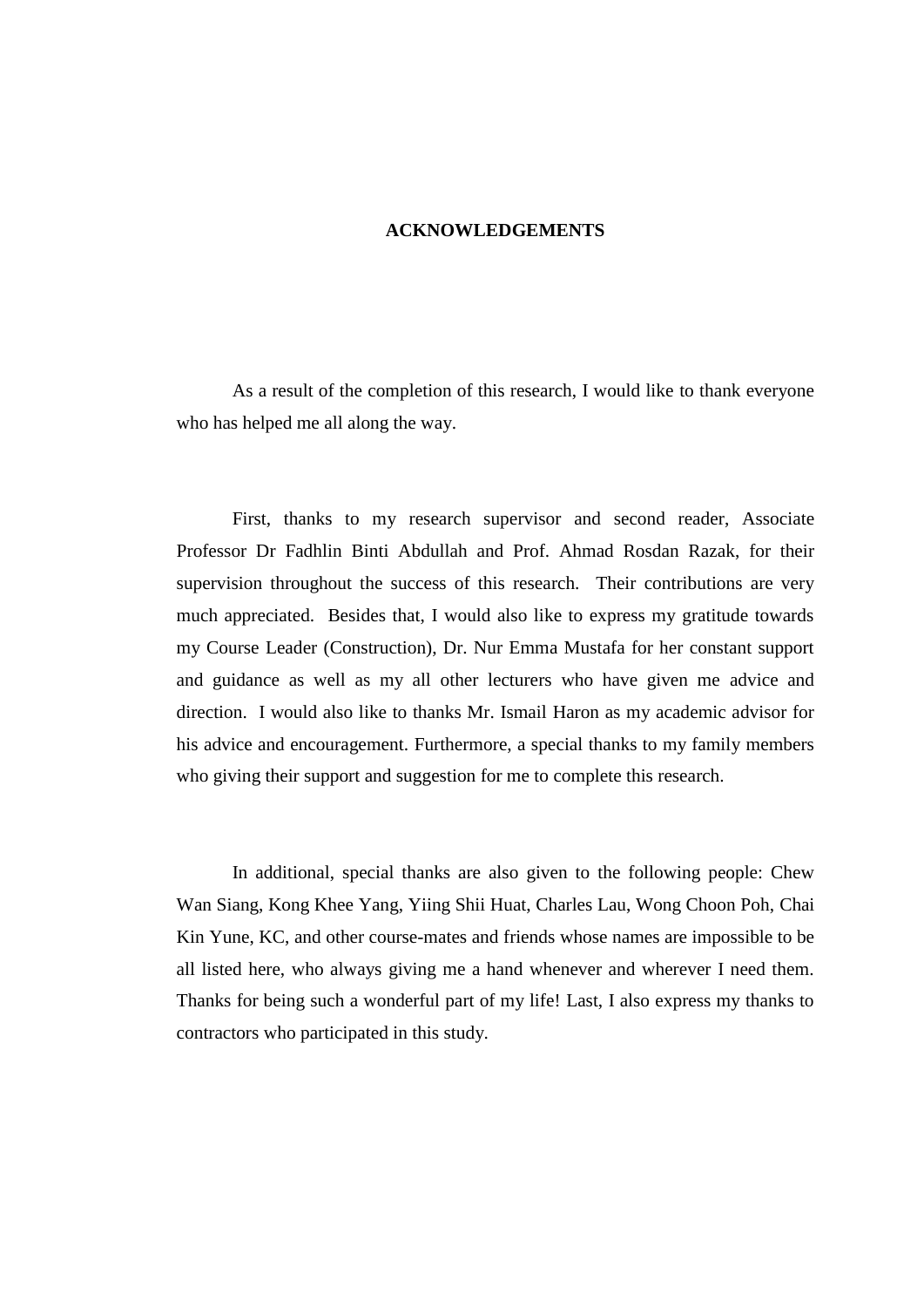### **ABSTRACT**

A wrong selection of plants and machineries for the assigned work can cause a lot of problems such as cost overrun, occurrence of accidents, delay of work and poor quality of work. In order to acquire the right plants and machineries for the assigned work, the factors related to task, equipment costs, acquisition options, economic conditions and characteristics of mechanical equipment should be considered by contractors in selecting plants and machineries. Thus, the objective of this study is to identify the major factors considered by contractors in selecting plants and machineries. In this study, questionnaire is used as the instrument for collecting data and Relative index method is applied for analysing the data collected. The respondents of this study are limited to G5, G6, and G7 contractors in Johor and Kuala Lumpur area. All respondents are required to rate each likert scale question in the questionnaire based on their experience and view. The findings of this study revealed that there are nine (9) factors for building operations and fourteen (14) factors for civil works with relative index of more than 0.80 identified as the major factors considered by contractors in selecting plants and machineries. The data analysis has shown that most of the factors are under the category of agreement with relative index ranging from 0.6 to 0.8. In the comparison between building operations and civil works, it has shown a different level of consideration for each factor related to task and characteristics of mechanical equipment. Hopefully, this research can help to provide reliable information related to the major factors in selecting construction plants and machineries which can be used as a guideline for inexperienced contractors or project managers in order to optimise the usage of construction plants and machineries.